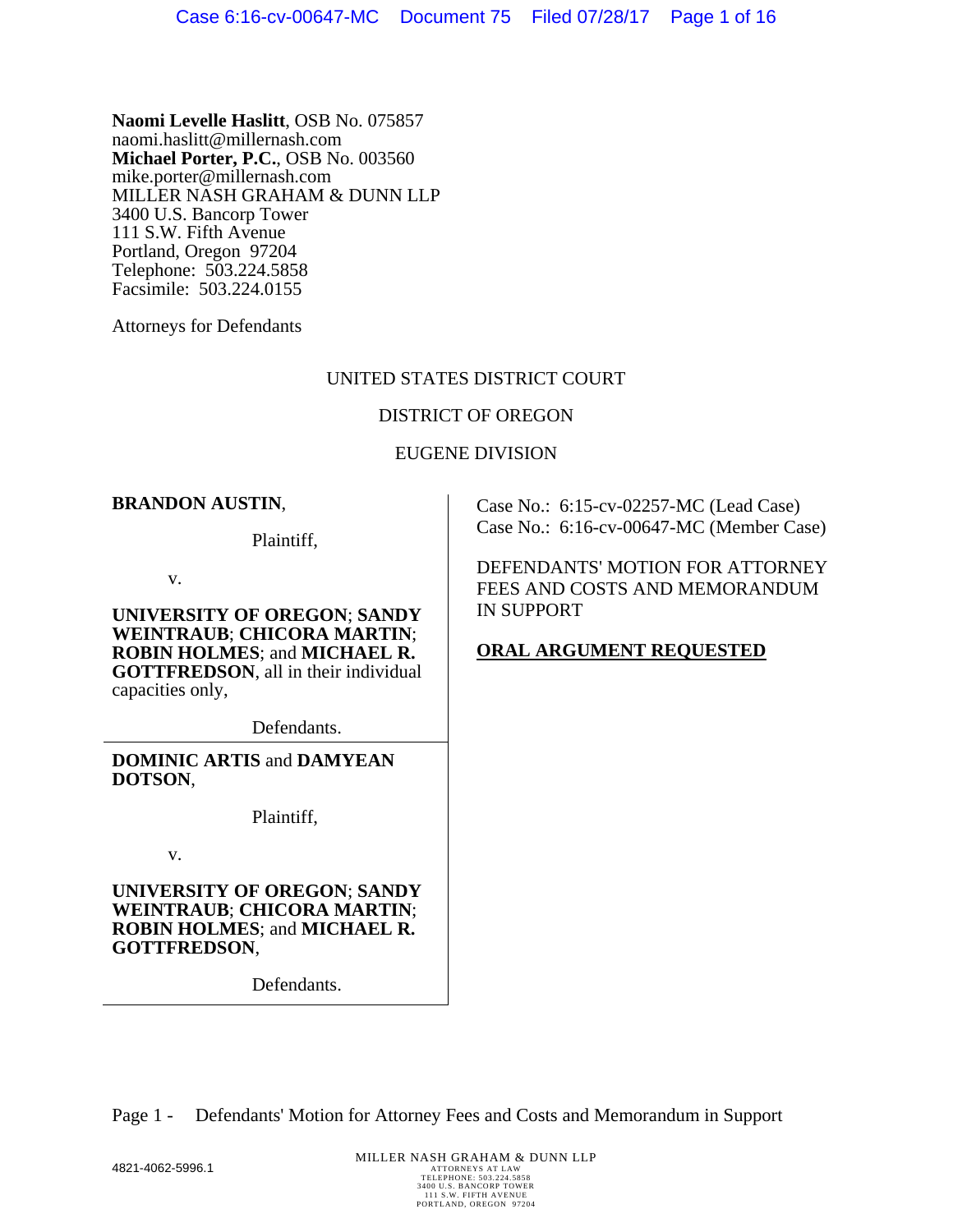#### **LR 7-1 CERTIFICATION**

The undersigned counsel for defendants certifies that they have in good faith sought to resolve the issues that are the subject of this motion through conferral with plaintiffs' counsel, but have been unable to do so.

### **MOTION**

In accordance with Rule 54 of the Federal Rules of Civil Procedure and the Judgment entered on June 28, 2017 (Dkt. No. 57 (lead case); Dkt. No. 69 (member case)), and the Order Granting Defendants' Motion to Dismiss for Failure to State a Claim on June 28, 2017 (Dkt. No. 56 (lead case); Dkt. No. 68 (member case)), defendant University of Oregon (the "University"), on behalf of all defendants, moves the Court for entry of an award of attorney fees in the amount of \$52,142.25, and an award of costs in the amount of \$800.00.

This motion is based on the records and files of this action, the memorandum below, and the supporting declarations of Naomi Levelle Haslitt ("Haslitt Decl."), Michelle Smigel ("Smigel Decl."), and Lisa Thornton ("Thornton Decl.").

#### **MEMORANDUM**

### **I. INTRODUCTION**

The University rarely seeks prevailing party fees. But in this case, plaintiffs pursued claims that lacked any reasonable basis in law or fact, which forced the University to waste considerable public resources.

While none of plaintiffs' seven claims presented a sufficient legal or factual basis to survive the University's motions to dismiss, plaintiffs' due process claims were particularly frivolous. No legal basis existed for plaintiffs' assertions of a constitutionally protected right to attend the University, play for its basketball team, or have their athletic scholarships renewed and such rights are a substantive predicate for plaintiffs' due process claims. Moreover, plaintiffs supported their due process claims by alleging that the University failed to provide them with adequate process during their administrative hearing, despite the fact that plaintiffs—in

Page 2 - Defendants' Motion for Attorney Fees and Costs and Memorandum in Support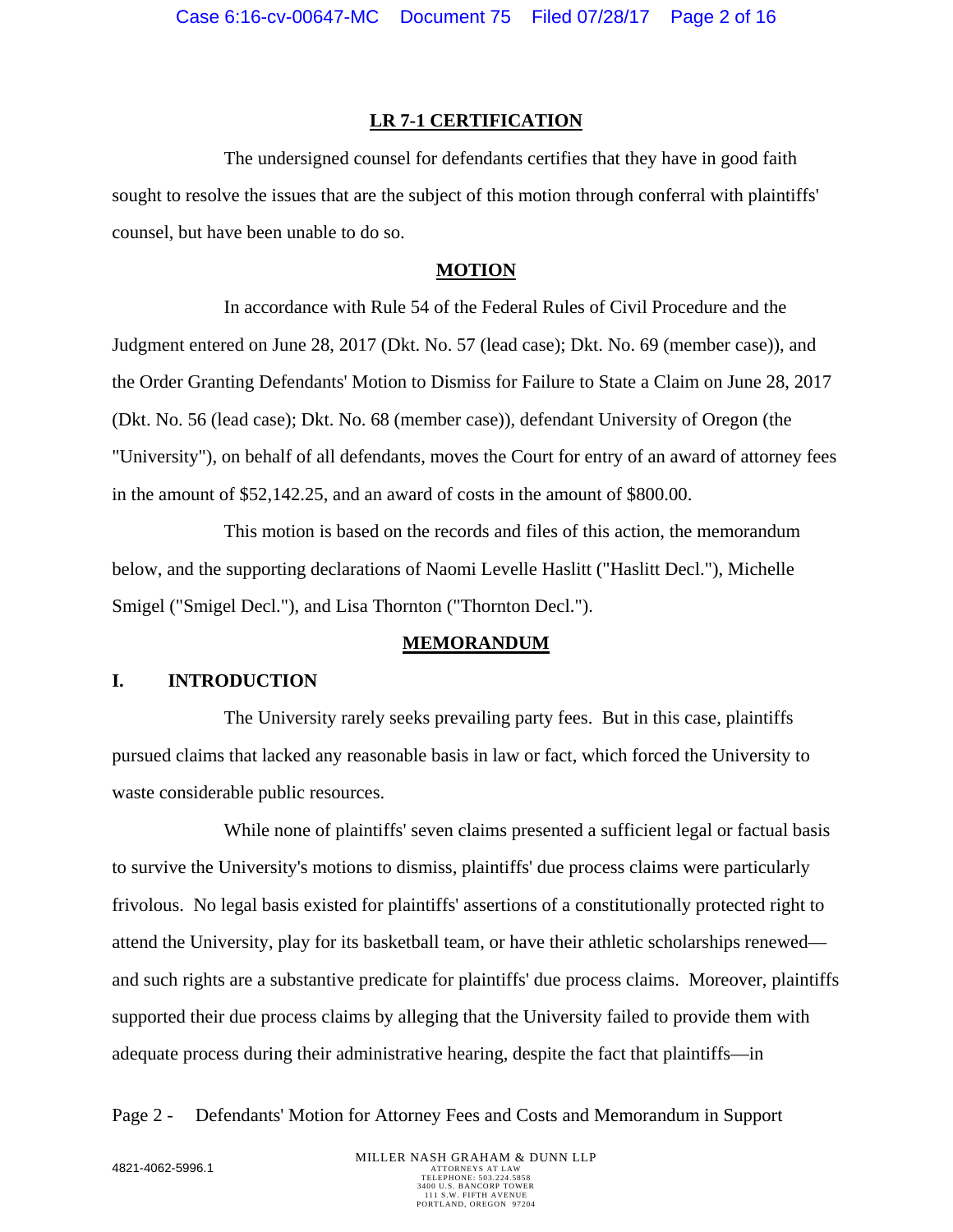consultation with legal counsel—voluntarily agreed to the exact procedures they received. Based on the indisputable factual circumstances of plaintiffs' administrative hearing, it was unreasonable for plaintiffs to assert that their due process rights were violated. And it was especially frivolous for plaintiffs to ask the Court to reconsider its dismissal with prejudice of those claims.

Accordingly, in its role as a steward of public resources, the University respectfully requests that the Court restore the reasonable fees it incurred defending against plaintiffs' due process claims.<sup>1</sup>

### **II. RELEVANT PROCEDURAL HISTORY**

This litigation has been ongoing for more than 18 months.

Mr. Austin filed his initial complaint in Lane County Circuit Court in October 2015, which he then amended ("Austin Amended Complaint"), alleging a due process violation under 42 USC § 1983 and state law claims. The University removed Mr. Austin's complaint to the District of Oregon and filed its first motion to dismiss. Before the Court issued a ruling, Mr. Austin amended his allegations again and added a Title IX claim ("Austin Second Amended Complaint"). The University again moved to dismiss Mr. Austin's complaint.

In March 2016, Mr. Artis and Mr. Dotson filed their initial complaint in Lane County Circuit Court ("Artis/Dotson Complaint"). This complaint was practically identical to Mr. Austin's, alleging the same six causes of action and an additional claim under the Equal Protection Clause.<sup>2</sup> The University removed the Artis/Dotson Complaint to the District of Oregon and moved to dismiss it.

<sup>&</sup>lt;sup>1</sup> Prevailing defendants may also recover reasonable attorney fees for defending against Title IX and equal protection claims, both of which were asserted by plaintiffs in this case and twice dismissed by the Court. But due to the evolving law on those matters, the University is not seeking fees for defending against those claims. Defendants believe plaintiffs' state law claims were also frivolous, but recovery of attorney fees are not an available remedy for those claims.

 $2^2$  For example, paragraph 69 of Mr. Austin's Second Amended Complaint alleges:

Page 3 - Defendants' Motion for Attorney Fees and Costs and Memorandum in Support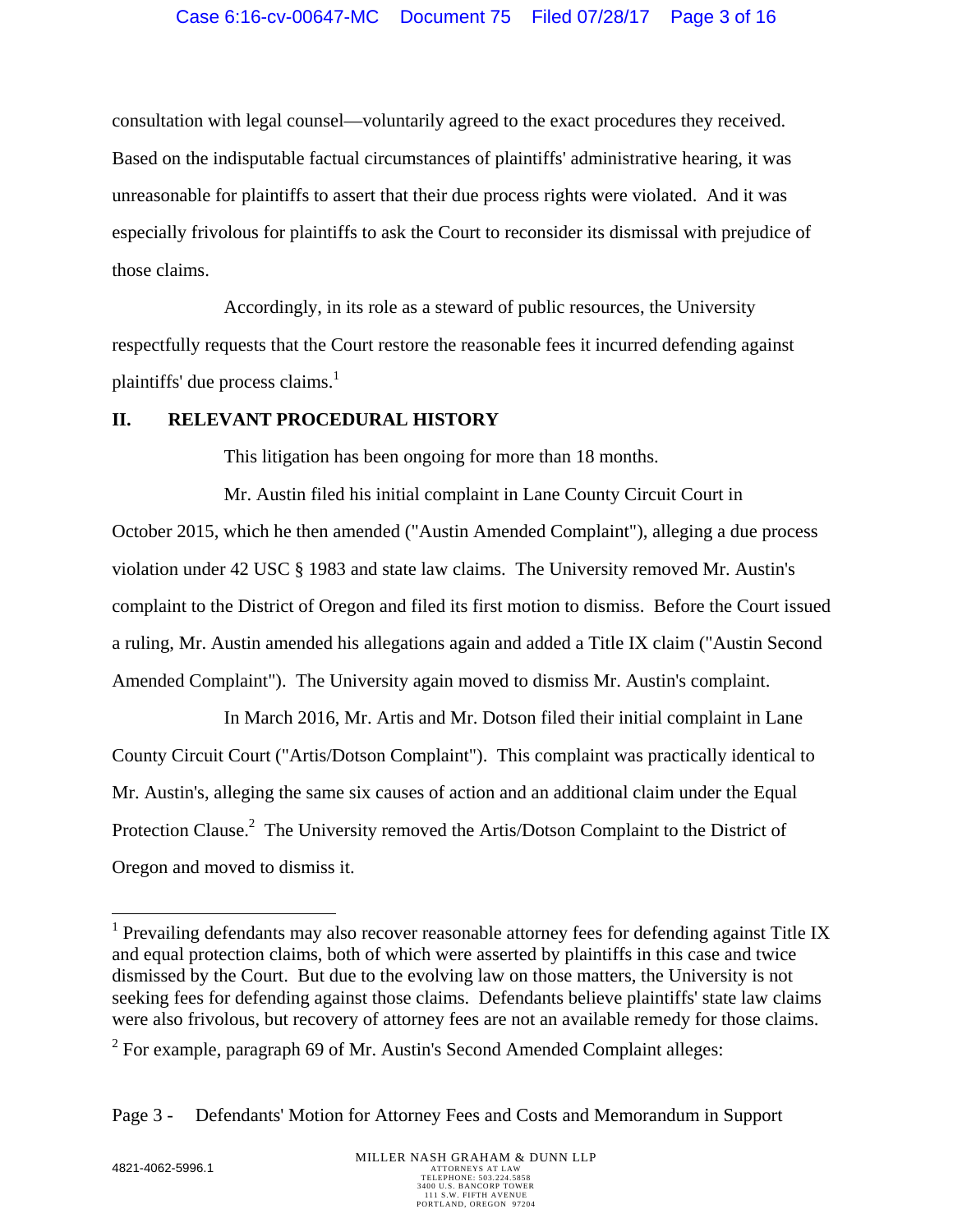## Case 6:16-cv-00647-MC Document 75 Filed 07/28/17 Page 4 of 16

The Court consolidated plaintiffs' lawsuits in May 2016, and heard oral argument on the University's two motions to dismiss in August 2016. After oral argument, Mr. Artis and Mr. Dotson filed a supplemental brief pertaining to their due process claim ("Artis/Dotson Supplemental Memorandum").

On September 8, 2016, the Court granted the University's motions, dismissing plaintiffs' complaints in their entirety. Plaintiffs' due process claims, among others, were dismissed with prejudice.

Plaintiffs filed an amended complaint ("Third Amended Complaint") in October 2016. And two days later, plaintiffs filed a motion seeking reconsideration of the Court's dismissal of their due process claims ("Motion for Reconsideration"). The University again moved to dismiss plaintiffs' complaint and filed a brief in opposition to the Motion for Reconsideration.

As a direct and proximate result of the defendants' conduct, Mr. Austin no longer plays at a Division I school, has diminished chances of playing in the NBA, has been made to suffer the opprobrium associated with an suspension from a university, and the opprobrium associated with committing a sexual assault (when in fact he committed no sexual assault), and has as a result suffered personal and professional harm, including emotional distress, in the past, and will as a result suffer personal and professional harm in the future, including loss of income.

This is virtually identical to paragraph 43 of Mr. Artis and Mr. Dotson's Complaint (even though the allegation is inaccurate because, among other reasons, both Mr. Artis and Mr. Dotson were playing for Division I teams when they filed their lawsuit):

As a direct and proximate result of the defendants' conduct, plaintiffs no longer play at a Division I school, has severely diminished chances of playing in the NBA, has been made to suffer the opprobrium associated with a suspension from a university, and the opprobrium associated with committing a sexual assault (when in fact they committed no sexual assault), and as a result have suffered personal and professional harm, including extreme emotional distress, in the past, and as a result will suffer personal and professional harm in the future, including loss of income.

In another example, Mr. Artis and Mr. Dotson's due process claim alleges: "As a result of these defendants' conduct, *Mr. Austin* has suffered and will continue to suffer personal and professional harm  $**$ ." Dkt. 1 (member case), p. 18,  $\sqrt{\frac{83}{9}}$  (emphasis added). There are many other examples like this throughout the Artis/Dotson Complaint.

Page 4 - Defendants' Motion for Attorney Fees and Costs and Memorandum in Support

1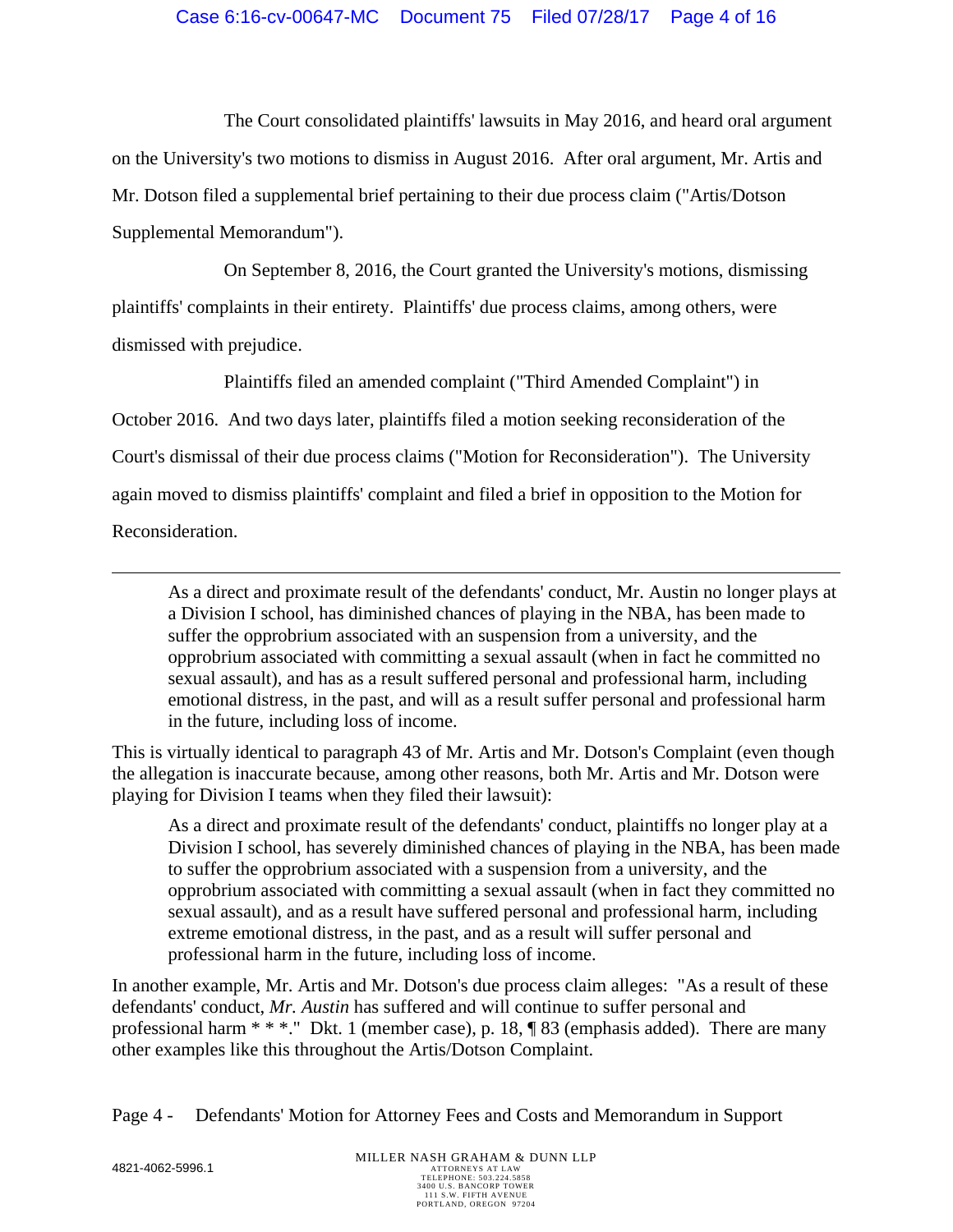On June 7, 2017, the Court denied plaintiffs' Motion for Reconsideration and granted the University's motion to dismiss, dismissing all remaining claims with prejudice. Judgment was entered on June 28, 2017.

## **III. ARGUMENT**

## **A. The University is entitled to costs because it is the prevailing party.**

"Unless a federal statute, [the Federal Rules of Civil Procedure], or a court order provides otherwise, costs—other than attorney's fees—should be allowed to the prevailing party." Fed R Civ P 54(d)(1). The University prevailed in full on all motions before the Court in these consolidated cases. These motions included: defendants' February (Austin) and May (Artis and Dotson) 2016 motions to dismiss, plaintiffs' October 2016 Motion for Reconsideration, and defendants' December 2016 motion to dismiss. The University is undisputedly the prevailing party, and presumptively entitled to costs incurred on all claims.

The University is therefore entitled to its removal fees pursuant to 28 USC § 1441 in a total amount of \$800.00, representing \$400.00 from Mr. Austin and \$400.00 from Mr. Artis and Mr. Dotson. *See* Haslitt Decl., ¶ 2, Ex. 1.

# **B. The Court should award reasonable attorney fees for defending against plaintiffs' due process claims because there was no legal or factual basis for these claims and it was unreasonable to seek reconsideration of their dismissal.**

The University seeks prevailing party fees in this case because it was forced to incur significant fees defending against claims that lacked any reasonable basis in law or fact. Plaintiffs asserted seven claims against the University, each of which was dismissed for failing to state a plausible basis for relief. And while none of plaintiffs' claims were meritorious given the facts of this case and the applicable law, plaintiffs' due process claims were frivolous—and plaintiffs knew or should have known that when they filed their complaints. Plaintiffs' pursuit of the due process claims was frivolous because plaintiffs: (1) had no clearly established

# Page 5 - Defendants' Motion for Attorney Fees and Costs and Memorandum in Support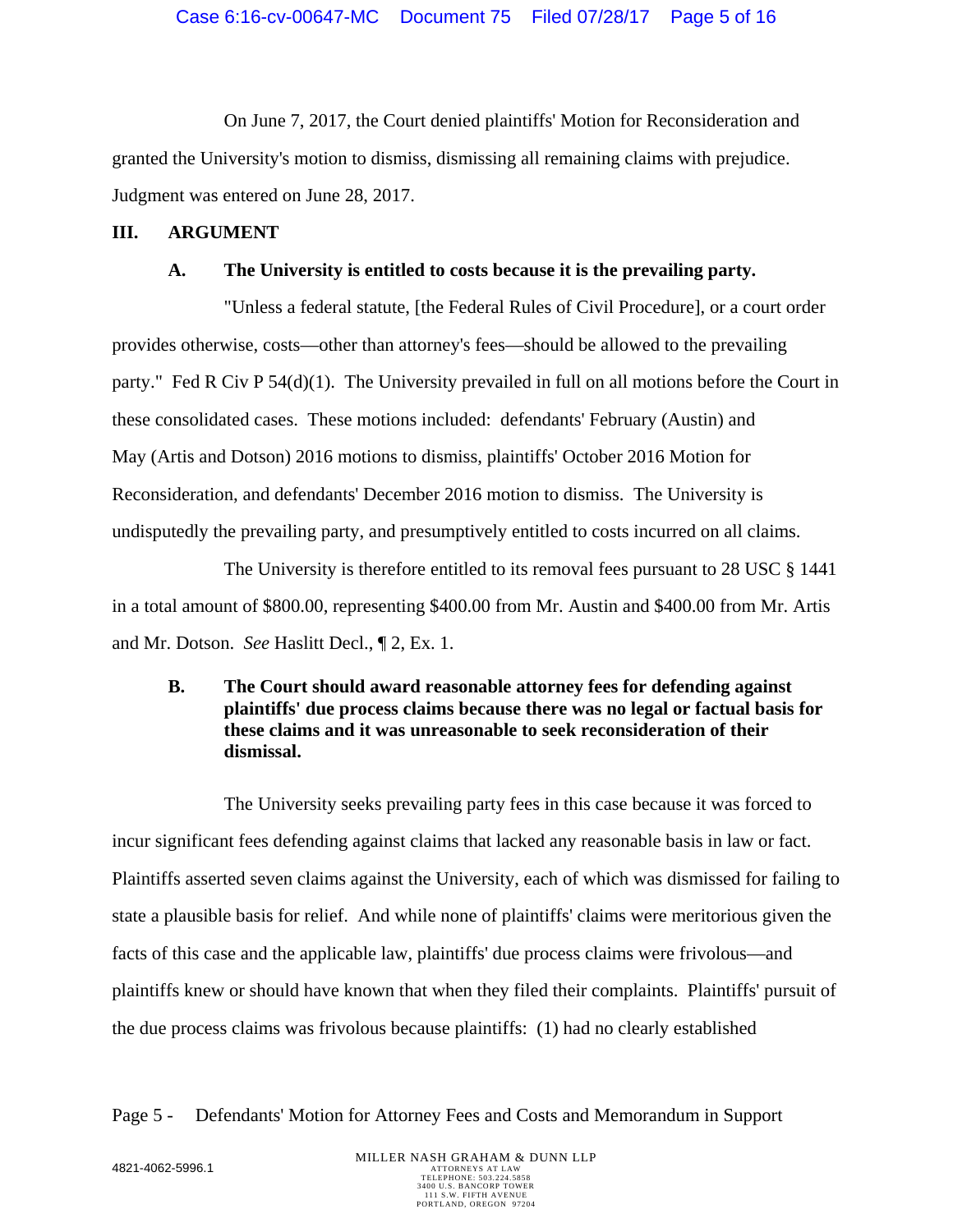constitutional right to attend the University, play for its basketball team, or have their athletic scholarships renewed; (2) elected the process they received after bargaining for that process with counsel (in lieu of the more formal process that was offered), and then sued the University for providing the agreed-upon process; and (3) required the University to incur additional fees responding to the Motion for Reconsideration, but did not present any new law or newly discovered evidence—rather, plaintiffs simply restated arguments that the Court had already considered and rejected.

# 1. The Court may award reasonable attorney fees to prevailing defendants if a claim is frivolous, unreasonable, or without foundation.

The Court, in its discretion, may award attorney fees to a prevailing civil rights defendant under 42 USC § 1988(b) ("In any action or proceeding to enforce a provision of section[]  $***$  1983 [of title 42]  $***$ , the court, in its discretion, may allow the prevailing party \* \* \* a reasonable attorney's fees as part of the costs \* \* \*."). "[I]t is a well-settled matter of United States Supreme Court jurisprudence that a district court may properly so exercise its discretion 'upon a finding that the plaintiff's action was frivolous, unreasonable, or without foundation, even though not brought in subjective bad faith.'" *Hariri v. Portland State Univ.*, No. 3:15-CV-1076-PK, 2017 WL 2869507, at \*2 (D Or July 5, 2017) (quoting *Christiansburg Garment Co. v. EEOC*, 434 US 412, 421, 98 S Ct 694, 54 L Ed 2d 648 (1978)); *see also Fox v. Vice*, 563 US 826, 833, 131 S Ct 2205, 180 L Ed 2d 45 (2011). A party's action is frivolous if it has "no legal or factual basis." *Fox*, 563 US at 833.

By properly exercising its discretion, the district courts "protect defendants from burdensome litigation having no legal or factual basis." *Christiansburg Garment Co.*, 434 US at 420*.* This consideration is particularly salient for public institutions, which are charged with being responsible stewards of public resources. *Hariri*, 2017 WL 2869507, at \*3 ("PSU is a public institution, and [plaintiff's] election to pursue his frivolous claims against it caused it to expend public funds that could better be spent toward the maintenance of PSU's

Page 6 - Defendants' Motion for Attorney Fees and Costs and Memorandum in Support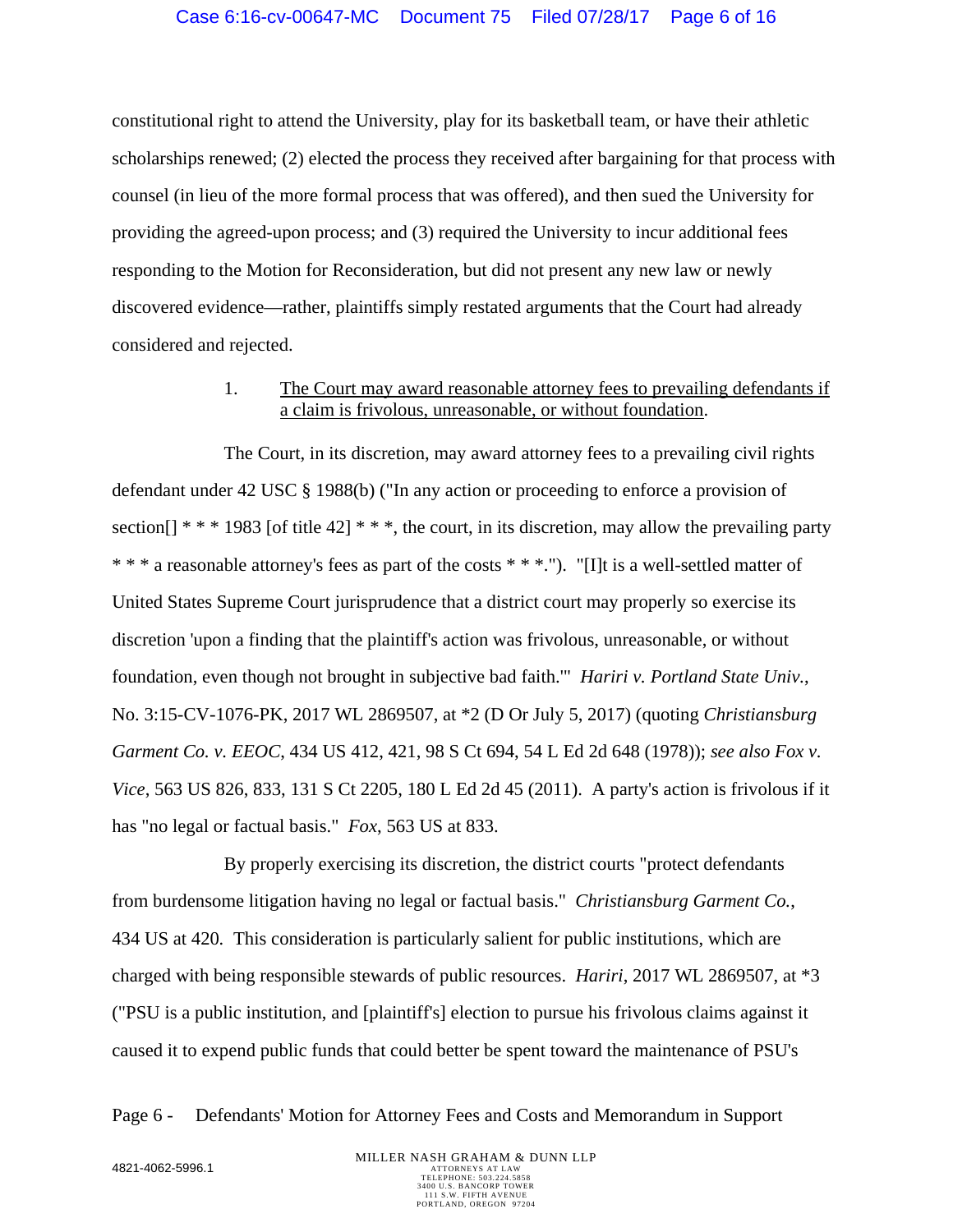educational programs and services. Moreover, to permit [plaintiff] to go unsanctioned for seeking a monetary recovery from a public institution of higher learning on the basis of patently frivolous claims would be tantamount to encouraging further such claims and further waste of public resources to no just, beneficial, or otherwise desirable end.").

## 2. Plaintiffs' due process claims were frivolous, unreasonable, and without foundation.

Plaintiffs lacked any reasonable basis in law to assert their due process claims because the individually named defendants were clearly entitled to qualified immunity and there was no legal or factual basis for plaintiffs' claims.

The individually named defendants were indisputably entitled to qualified immunity—thus precluding any possibility that plaintiffs' due process claims would even proceed to discovery. Public officials are entitled to immunity from a due process claim unless their conduct has violated a "clearly established" constitutional right. *See Ashcroft v. Al-Kidd*, 563 US 731, 741, 131 S Ct 2074, 179 L Ed 2d 1149 (2011) (quoting *Anderson v. Creighton*, 483 US 635, 640, 107 S Ct 3034, 97 L Ed 2d 523 (1987)). Here, plaintiffs asserted that they had a constitutionally protected right to attend the University, play for its basketball team, and receive an athletic scholarship, among other things. But as the Court explained in its September 8, 2016, Opinion and Order, "*the answer is clear*: there is no Supreme Court, Ninth Circuit, or Oregon District Court case that \* \* \* clearly establishes the property rights Plaintiffs assert" and "[b]ecause there is no relevant precedent that clearly establishes the proposed constitutional rights at issue, \* \* \* the Individual Defendants are entitled to qualified immunity from the due process claims asserted against them." Order, Dkt. No. 34 (lead case), at 9-10 (emphasis added). Because it was "clear" that plaintiffs could not overcome the individually named defendants' entitlement to qualified immunity, it was frivolous for plaintiffs to assert due process claims against them.

### Page 7 - Defendants' Motion for Attorney Fees and Costs and Memorandum in Support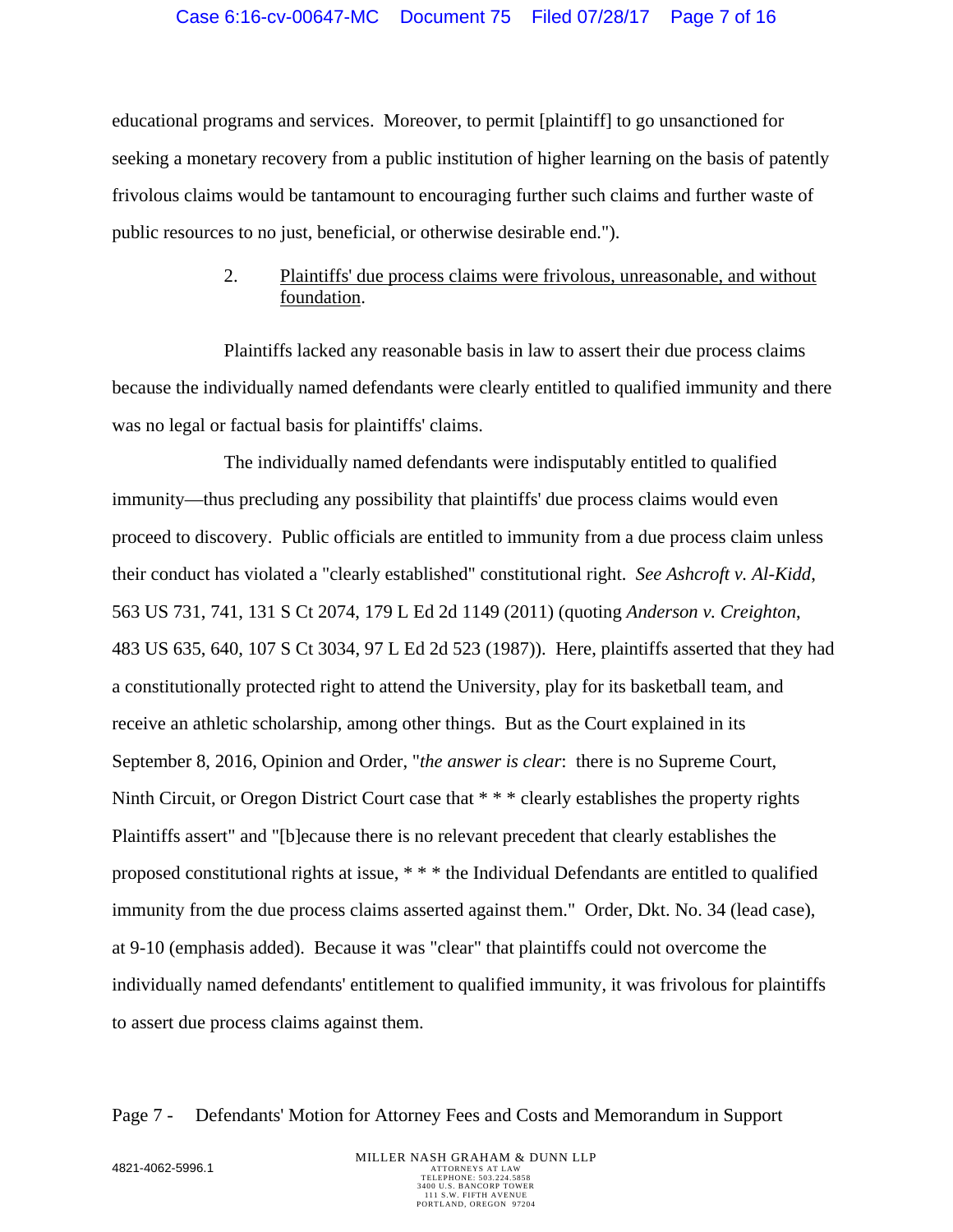### Case 6:16-cv-00647-MC Document 75 Filed 07/28/17 Page 8 of 16

There was also no factual basis for plaintiffs to pursue their due process claims. Plaintiffs forced the University to incur fees defending against their due process claims by asserting that the very process that plaintiffs bargained for and agreed to receive was inadequate. As the record shows, plaintiffs waived their right to receive a formal panel hearing, which would have provided more extensive procedures than the administrative conference plaintiffs voluntarily elected.<sup>3</sup> See Ex. C, Dkt. No. 20 (lead case) (Special Choice of Resolution Form signed by Mr. Austin); Pls.' Resp., Dkt. No. 22 (lead case), at 17-18 ("Mr. Austin's counsel accepted the 'administrative conference' option"); Ex. C, Dkt. No. 13 (member case) (e-mail from Mr. Artis's then-attorney agreeing to an administrative conference and Special Choice of Resolution Form signed by Mr. Dotson); Pls.' Resp., Dkt. No. 21 (member case), at 18 ("plaintiffs' counsel accepted the 'administrative conference' option"); *see also* Order, Dkt. No. 34 (lead case), at 10 n.4; Thornton Decl.  $\P\P$ 4-9, Ex. 1-6. Even if plaintiffs could have set forth a colorable argument for the proposed constitutional rights (which do not exist), and thus an entitlement to due process (to which they were not entitled), it still would have been frivolous for plaintiffs to assert their due process claims *because plaintiffs elected and agreed to the very procedures they received*. Simply put, it was unreasonable for plaintiffs to elect an administrative conference and then claim that this option did not provide adequate process particularly, when the administrative conference proceeded as agreed.

It would be one thing if plaintiffs agreed to an administrative conference and the University then failed to provide the procedures required for an administrative conference. But that never occurred and plaintiffs have not alleged otherwise. Given that plaintiffs voluntarily choose to resolve their student-conduct charges via an administrative conference (after a knowing and voluntary decision with advice of legal counsel), and then received all the process

 $\overline{a}$ 

 $3$  The University's procedures for panel hearings comport with constitutional due process, even though this is not required. *See* OAR 571-021-0210 (2014 edition) (panel hearing procedures).

Page 8 - Defendants' Motion for Attorney Fees and Costs and Memorandum in Support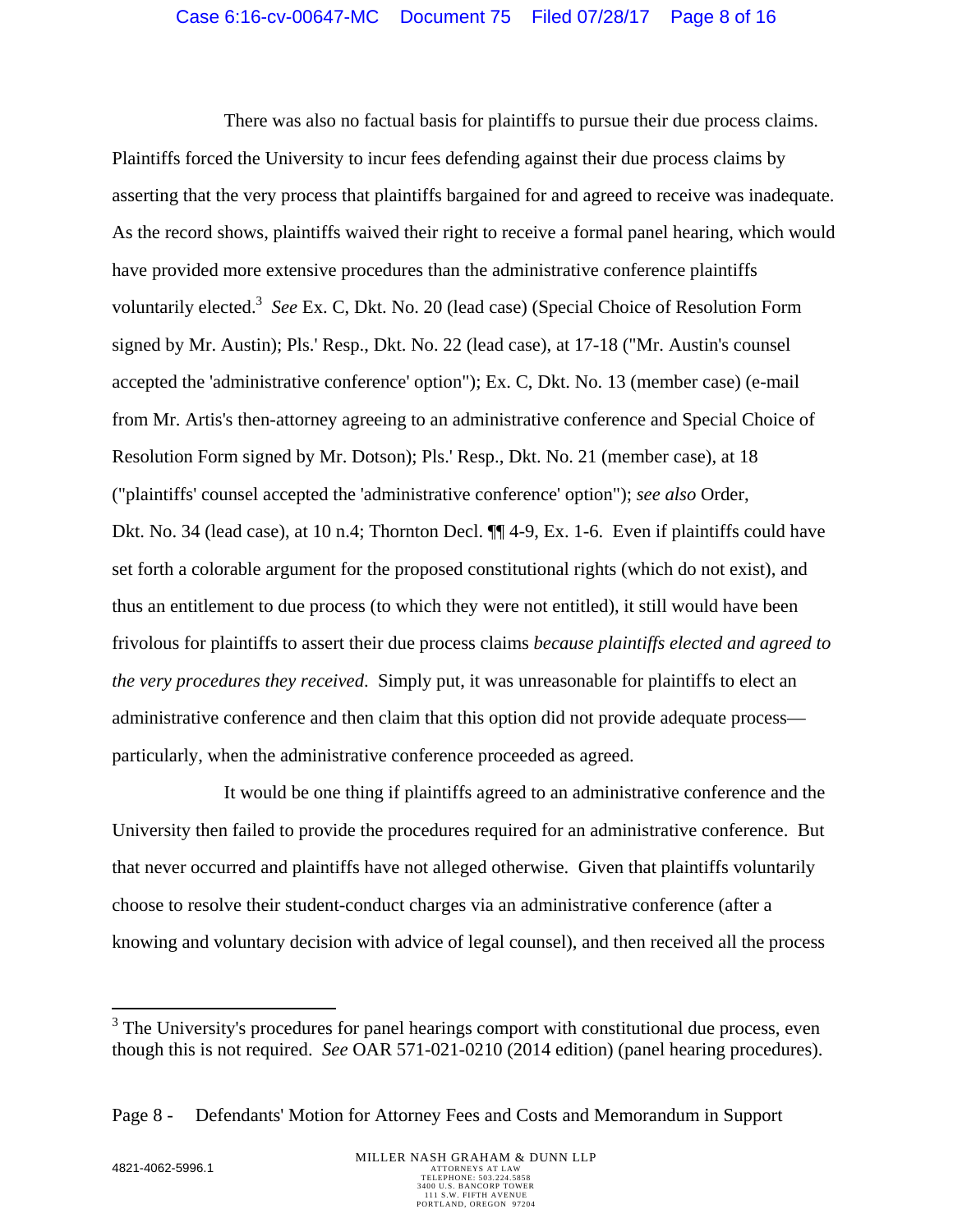that was due under the administrative conference rules, plaintiffs did not have a reasonable basis to then turn around and sue the University for violating their purported due process rights.

> 3. Plaintiffs' motion for reconsideration, based on grounds that had already been considered and rejected by the Court, was also frivolous, unreasonable, and without foundation.

Plaintiffs' due process claims were baseless in the first instance. But it was even more unreasonable for plaintiffs to continue to pursue these claims after the Court dismissed them on the grounds of qualified immunity. And plaintiffs' actions in seeking reconsideration forced the University to incur additional fees that should not be imposed on the public.

While it is not *per se* unreasonable for a party to seek reconsideration of a court's ruling, plaintiffs' Motion for Reconsideration was frivolous because it "d[id] not argue that there was an intervening change in controlling law or that there is newly discovered evidence," which are the primary grounds warranting reconsideration. Order on Motion for Reconsideration, Dkt. No. 55 (lead case), at 2-3. Instead, plaintiffs argued that *Stretten v. Wadsworth Veterans Hosp.*, 537 F2d 361 (9th Cir 1976), clearly established a constitutionally protected property interest applicable to plaintiffs, and thus the Court had erroneously granted qualified immunity to the individually named defendants. But the Court had already considered *Stretten*<sup>4</sup> and held that it was "sufficiently distinct" from the circumstances giving rise to plaintiffs' claims so as not to overcome the defendants' entitlement to qualified immunity. Order on Motion for Reconsideration, Dkt. No. 55 (lead case), at 3. Because plaintiffs did not present new law or newly discovered evidence, and simply restated arguments that the Court had already considered, plaintiffs lacked any reasonable basis for bringing the Motion for Reconsideration and therefore should be required to reimburse the fees the University incurred in its response.

 $\overline{a}$ 

<sup>4</sup> The parties briefed *and* discussed *Stretten* during lengthy oral argument. *See, e.g.*, Dkt. No. 22 (lead case), at 31 (plaintiffs' opposition brief); Dkt. No. 23 (lead case), at 14 (defendants' reply brief); Dkt. No. 31 (member case), at 3 (plaintiffs' supplemental memorandum).

Page 9 - Defendants' Motion for Attorney Fees and Costs and Memorandum in Support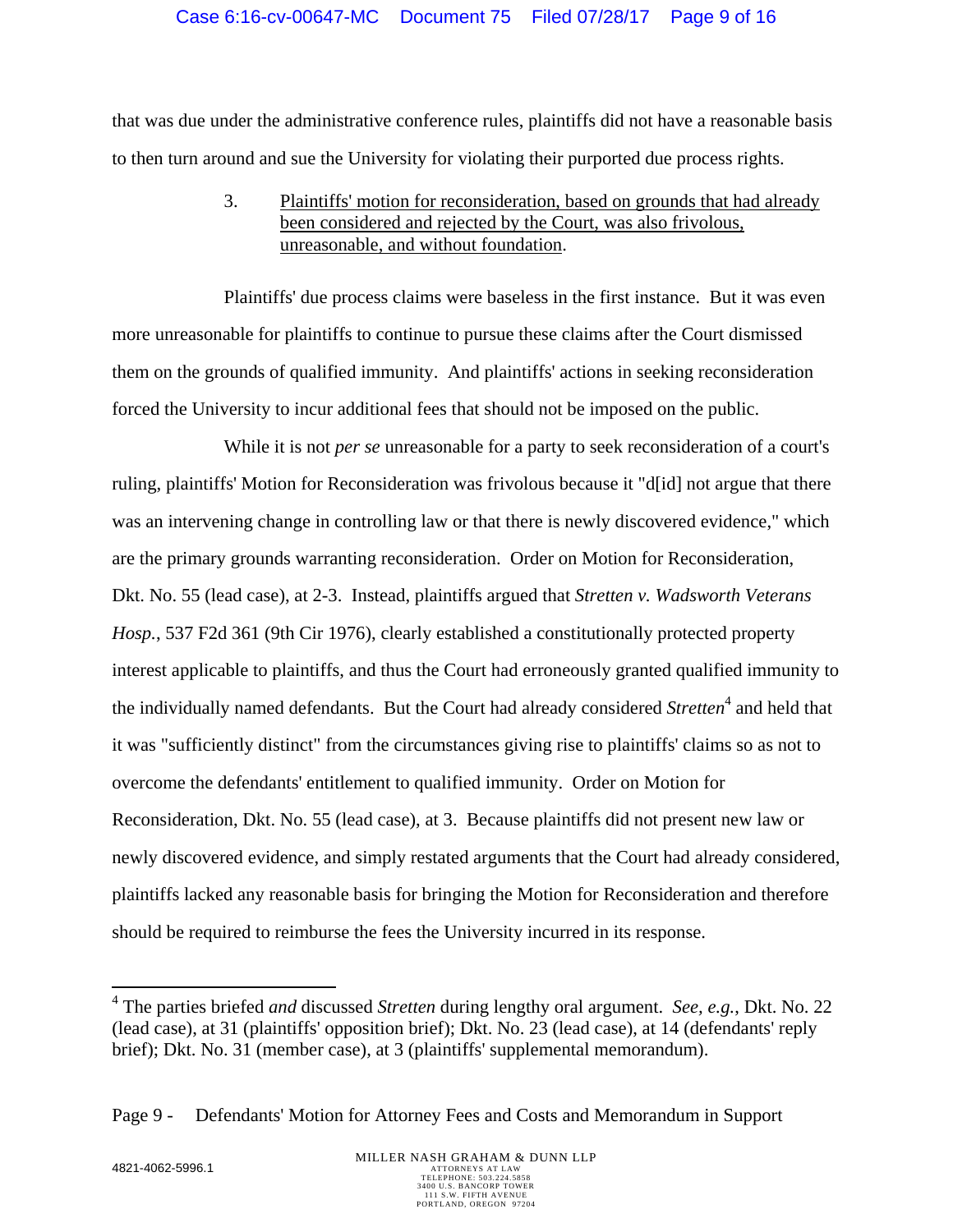### 4. The fees that the University seeks to recover are reasonable.

The amount of attorney fees requested by the University is reasonable and should be apportioned between plaintiffs.

# a. *The "lodestar" amount*.

To determine what constitutes a "reasonable" attorney fee award, district courts generally begin by calculating the "lodestar" amount by multiplying the number of hours reasonably expended on the litigation by a reasonable hourly rate. *See, e.g.*, *Caudle v. Bristow Optical Co.*, 224 F3d 1014, 1028 (9th Cir 2000); *see also, e.g.*, *Ferland v. Conrad Credit Corp.*, 244 F3d 1145, 1149 n.4 (9th Cir 2001).

The reasonableness of the number of hours expended on the litigation by the University's counsel is demonstrated by the time entries submitted with this motion. Haslitt Decl.,  $\P$  3, Ex. 2.<sup>5</sup> The submitted fee petition reflects reasonable reductions in time. *See Hensley v. Eckerhart*, 461 US 424, 434, 103 S Ct 1933, 76 L Ed 2d 40 (1983) (explaining that the prevailing party should exercise good "billing judgment" and "make a good faith effort to exclude from a fee request hours that are excessive, redundant, or otherwise unnecessary"); *see also Chalmers v. City of Los Angeles*, 796 F2d 1205, 1211 (9th Cir 1986) ("the district court's calculation of an award need not be done with precision, [although] some indication of how it arrived at its figures and the amount of the award is necessary"). These reductions account for plaintiffs' negligence, intentional infliction of emotional distress, tortious interference, and breach-of-contract claims, which were dismissed, but are not subject to 42 USC § 1988.

<sup>&</sup>lt;sup>5</sup>The University incurred substantially more fees in defending against plaintiffs' lawsuits than it is seeking to recover here. *See* Haslitt Decl., ¶ 3, Ex. 2. Plaintiffs collectively asserted seven claims against defendants, seeking \$27.5 million in purported damages. Plaintiffs filed four amended complaints, a Supplemental Memorandum, and a Motion for Reconsideration. Over the course of more than 18 months, the University was forced to engage in substantial litigation and to file four motions to dismiss and an opposition to plaintiffs' Motion for Reconsideration, and appear at a lengthy oral argument. The Court dismissed all of plaintiffs' claims on two occasions, and the University prevailed against all claims in both lawsuits.

Page 10 - Defendants' Motion for Attorney Fees and Costs and Memorandum in Support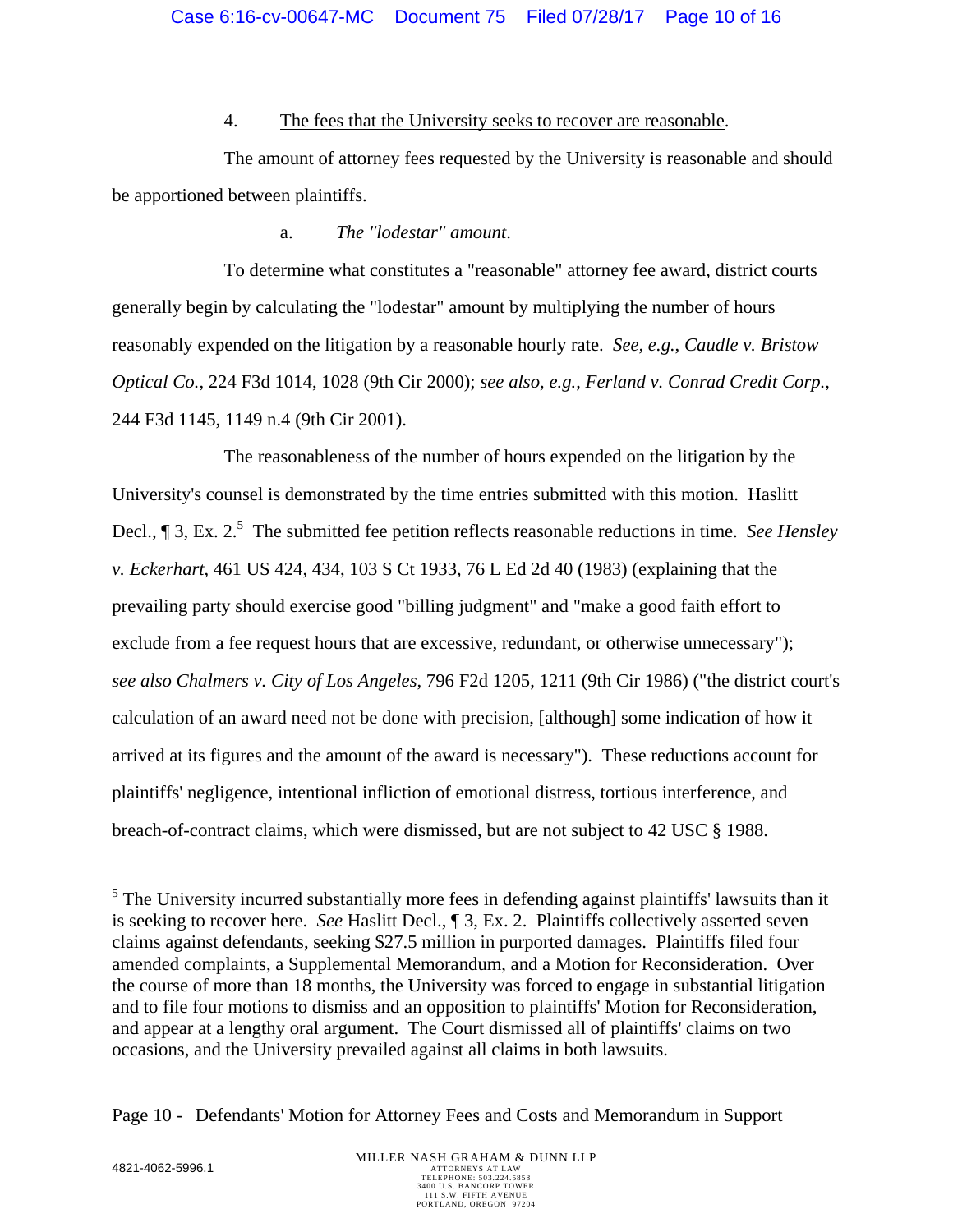#### Case 6:16-cv-00647-MC Document 75 Filed 07/28/17 Page 11 of 16

In addition, the fee petition does not include fees incurred defending against plaintiffs' Title IX and equal protection claims—even though these claims are subject to 42 USC § 1988, and the Court granted dismissal of these claims on defendants' February 22, May 2, and December 2, 2016, motions to dismiss.

The second prong of the lodestar calculation—the reasonableness of the hourly rate—is confirmed by reference to the Oregon State Bar Economic Survey. *See* comments to LR 54-3 ("As for the reasonable hourly rate, the Court uses the most recent Oregon State Bar Economic Survey as its initial benchmark."); *see also* Haslitt Decl., ¶ 11, Ex. 3 (attaching excerpts of the Survey). According to this survey, the rate billed for all attorneys for the University is within the range of reasonable for the practice area. Haslitt Decl.,  $\P$  8-9. Ms. Smigel's time was billed at an hourly rate (\$350) between the 25th and 75th percentile for attorneys in the applicable practice area in both Oregon as a whole and Portland (Civil Litigation, Defendant, excluding insurance defense). Haslitt Decl., ¶ 8. Ms. Smigel's rate is also between the 25th and 75th percentile for attorneys admitted to practice for 13-15 years. *See* Haslitt Decl., ¶ 11, Ex. 3*.* In addition, all rates billed by Miller Nash Graham & Dunn LLP ("Miller Nash") attorneys are below their standard rates and reflect Miller Nash's customary rates for public institutions of higher education, including the University. *See Tire Kingdom, Inc. v. Morgan Tire & Auto*, Inc., 253 F3d 1332, 1337 (11th Cir 2001) (explaining that the agreed-upon billing rate is a strong indicator of reasonable rate); *see also* Haslitt Decl., ¶¶ 8-9.

Multiplying the reasonable hours expended on litigating plaintiffs' due process claims by the reasonable hourly rates charged by all timekeepers results in a fee of \$52,142.25. The University requests that the Court award it attorney fees in that amount. *City of Burlington v. Dague*, 505 US 557, 562, 112 S Ct 2638, 120 L Ed 2d 449 (1992) (explaining that there is a strong presumption that the lodestar amount constitutes the "reasonable" fee).

Page 11 - Defendants' Motion for Attorney Fees and Costs and Memorandum in Support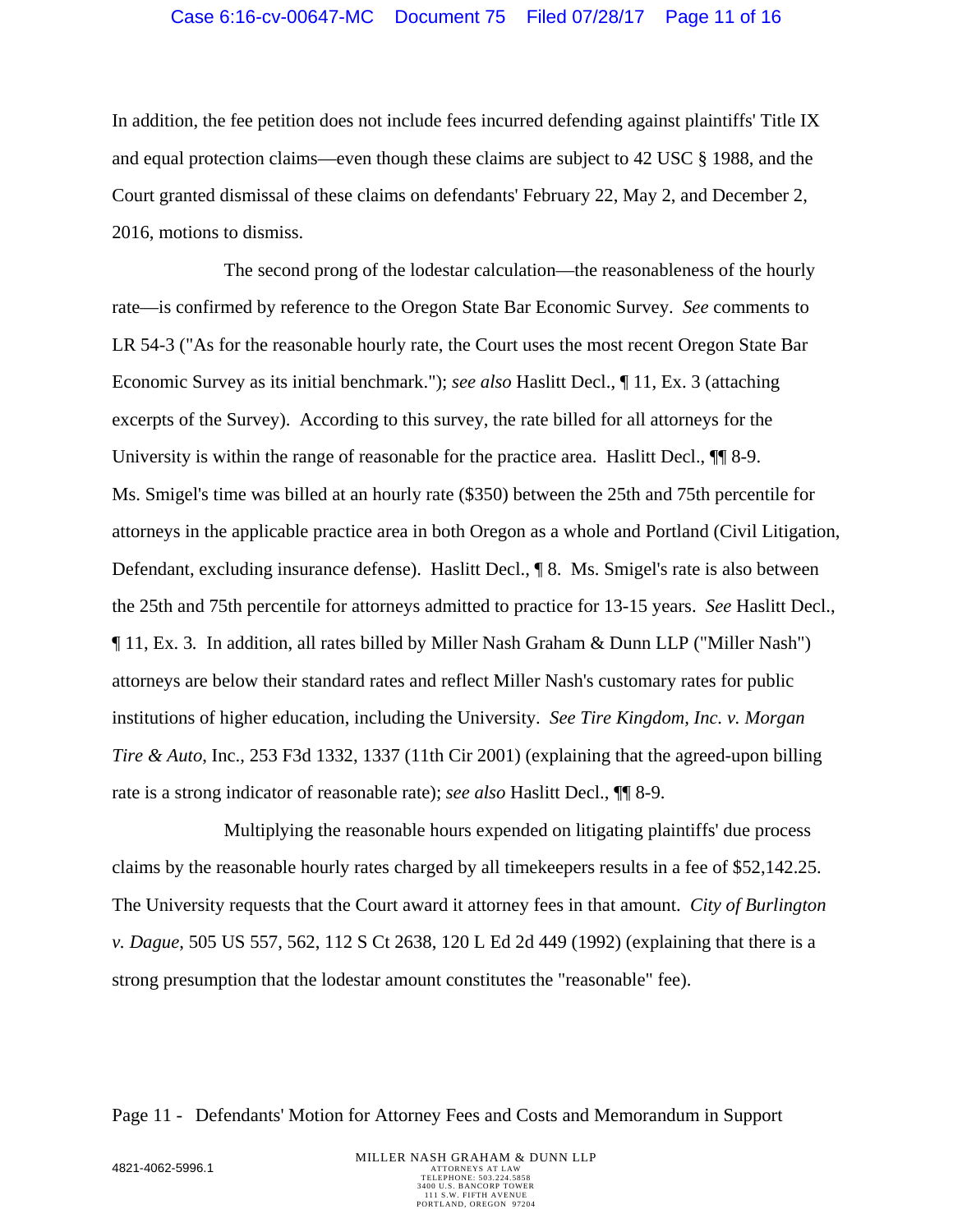### b. *Apportionment between claims*.

As discussed above, all of the claims by plaintiffs were the subject of the University's motions to dismiss, but the University is seeking payment of fees for defending against plaintiffs' due process claims only. The University incurred fees specific to plaintiffs' due process claims in (i) filing its motion to dismiss the Austin Amended Complaint, (ii) filing its motion to dismiss the Austin Second Amended Complaint, (iii) filing its motion to dismiss the Artis/Dotson Complaint, (iv) preparing for oral argument on both then-pending motions to dismiss, (v) analyzing the Artis/Dotson Supplemental Memorandum, and (vi) filing its opposition to plaintiffs' Motion for Reconsideration. Because some of these actions involved defending against plaintiffs' other claims (not their due process claim), the University has apportioned the time spent on these actions as follows (except when specifically noted in the time entry that the task pertained only to plaintiffs' due process claim):

- Austin Amended Complaint: 50 percent;
- Austin Second Amended Complaint: 15 percent (opening brief) and 50 percent (reply brief);
- Artis & Dotson Complaint: 15 percent;
- Oral Argument: 50 percent;
- Artis & Dotson Supplemental Memorandum: 100 percent; and
- Motion for Reconsideration: 100 percent.

The percentages are very reasonable. Mr. Austin's due process claim was the most legally complex claim asserted in the Austin Amended Complaint, and the only claim that would have allowed Mr. Austin to recover attorney fees if he prevailed. Smigel Decl. ¶ 3. The University's motion to dismiss focused on this claim, as did Mr. Austin's response. Smigel Decl. ¶ 4. Mr. Austin alleged both procedural and substantive due process violations, and purported to have constitutionally protected property rights and liberty interests—each of which

Page 12 - Defendants' Motion for Attorney Fees and Costs and Memorandum in Support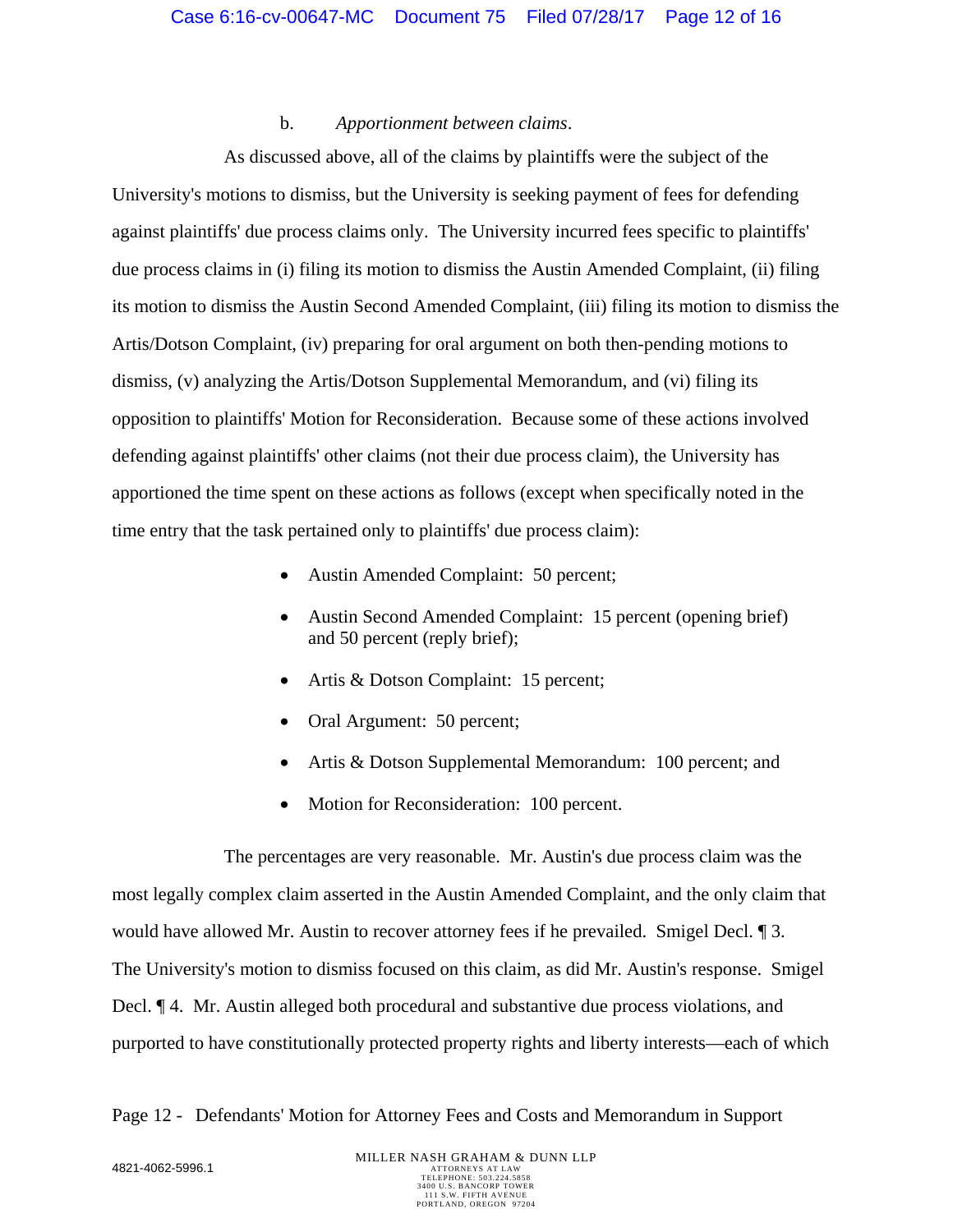#### Case 6:16-cv-00647-MC Document 75 Filed 07/28/17 Page 13 of 16

required analysis. For comparison, the University's arguments opposing Mr. Austin's due process claim were more than twice as long as any of his other claims. Smigel Decl. ¶¶ 3-4.It is reasonable to allocate half of the fees incurred moving to dismiss the Austin Amended Complaint to defending against his due process claim. Smigel Decl. ¶ 4.

The University then incurred additional fees when forced to file a second motion to dismiss in response to the Austin Second Amended Complaint. Although the University had already briefed many of the arguments it presented in the opening brief of its second motion to dismiss (because they were similar to the arguments in the University's initial motion to dismiss), it incurred some additional fees revising its due process arguments to address new allegations in the Austin Second Amended Complaint. Smigel Decl. ¶ 5. Accordingly, the fees related to Mr. Austin's due process claim should be apportioned at 15 percent of the total fees incurred by the University in filing this opening brief. *Id.* However, the fees related to Mr. Austin's due process claim should be apportioned at 50 percent of the fees incurred by the University in filing its reply brief. Smigel Decl. ¶ 6. The majority of the University's reply brief focused on Mr. Austin's due process claim and, unlike the opening brief, the University had not already analyzed and drafted these arguments. *Id.* 

For similar reasons, 15 percent of the fees incurred in defending against the Artis/Dotson Complaint should be apportioned to their due process claim—such an allocation of fees reflects that the University had already analyzed and briefed some of its due process arguments in the previous motion to dismiss, and thus incurred fewer fees defending against the Artis/Dotson Complaint. Smigel Decl. ¶ 7.

In May 2016, plaintiffs' lawsuits were consolidated for the purposes of the University's motions to dismiss. Oral argument was held in August 2016. At oral argument, the Court and the parties focused on plaintiffs' due process and Title IX claims. Smigel Decl. ¶ 8. Neither the Court nor the parties addressed plaintiffs' state law claims, or did so only minimally.

Page 13 - Defendants' Motion for Attorney Fees and Costs and Memorandum in Support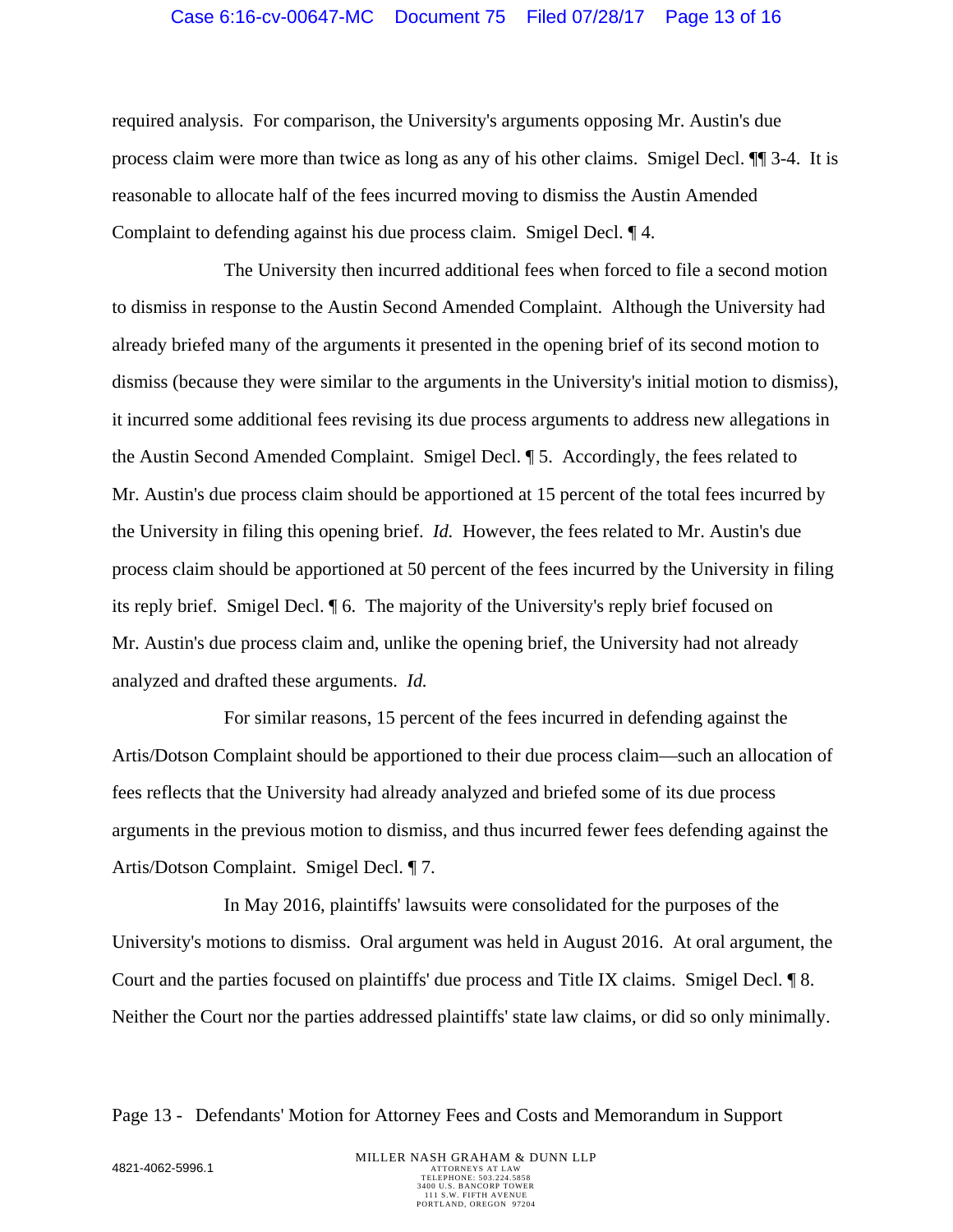*Id.* Accordingly, it is reasonable to allocate half of the time spent preparing for and attending oral argument to plaintiffs' due process claims. *Id.*

Because the Artis/Dotson Supplemental Memorandum (filed after oral argument) and plaintiffs' Motion for Reconsideration addressed only their due process claims, all of the time spent addressing these actions is attributable exclusively to the University's defense of these actions.

As set forth in this motion, the University's fee petition is judicious in its allocation of fees incurred defending against plaintiffs' due process claim. The requested fees represent good billing judgment, and exclude all fees incurred due to plaintiffs' other claims. *Hensley*, 461 US at 434. Accordingly, the Court should award the University all of its requested fees.

### c. *Apportionment between plaintiffs*.

Though plaintiffs' purported basis and pursuit of their claims was similar, the complaints were filed at different times and required separate responses and briefing by the University before the court consolidated the actions in May 2016. As reflected in the University's time entries and the above explanation of its allocation of fees, the University incurred fees responding to Mr. Austin's due process claim that were separate from the fees incurred by Mr. Artis and Mr. Dotson's due process claim, and those fees should be apportioned accordingly. However, the fees applicable to all plaintiffs—the fees related to oral argument and plaintiffs' Motion for Reconsideration—should be evenly split between the two lawsuits. Haslitt Decl., ¶¶ 6-7. Accordingly, the University seeks payment of its fees from Mr. Austin in the amount of \$39,124.05, and from Mr. Artis and Mr. Dotson in the amount of \$13,018.20.

Page 14 - Defendants' Motion for Attorney Fees and Costs and Memorandum in Support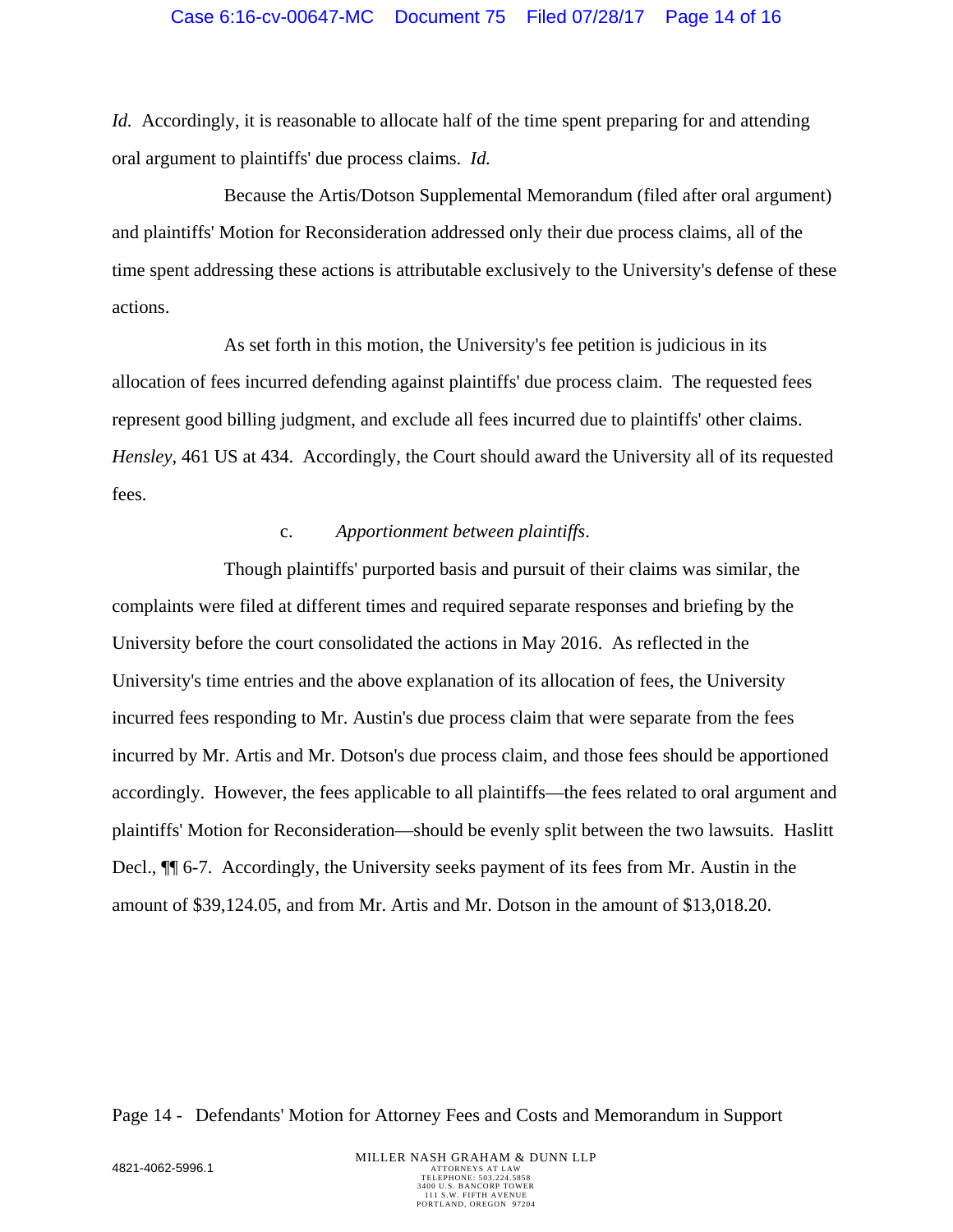# **IV. CONCLUSION**

For the reasons discussed above, the University respectfully requests that the Court grant its motion for attorney fees and costs.

DATED this 28<sup>th</sup> day of July, 2017.

# MILLER NASH GRAHAM & DUNN LLP

s/Naomi Levelle Haslitt Naomi Levelle Haslitt, OSB No. 075857 naomi.haslitt@millernash.com Michael Porter, P.C., OSB No. 003560 mike.porter@millernash.com Phone: 503.224.5858 Fax: 503.224.0155

Attorneys for Defendants

Page 15 - Defendants' Motion for Attorney Fees and Costs and Memorandum in Support